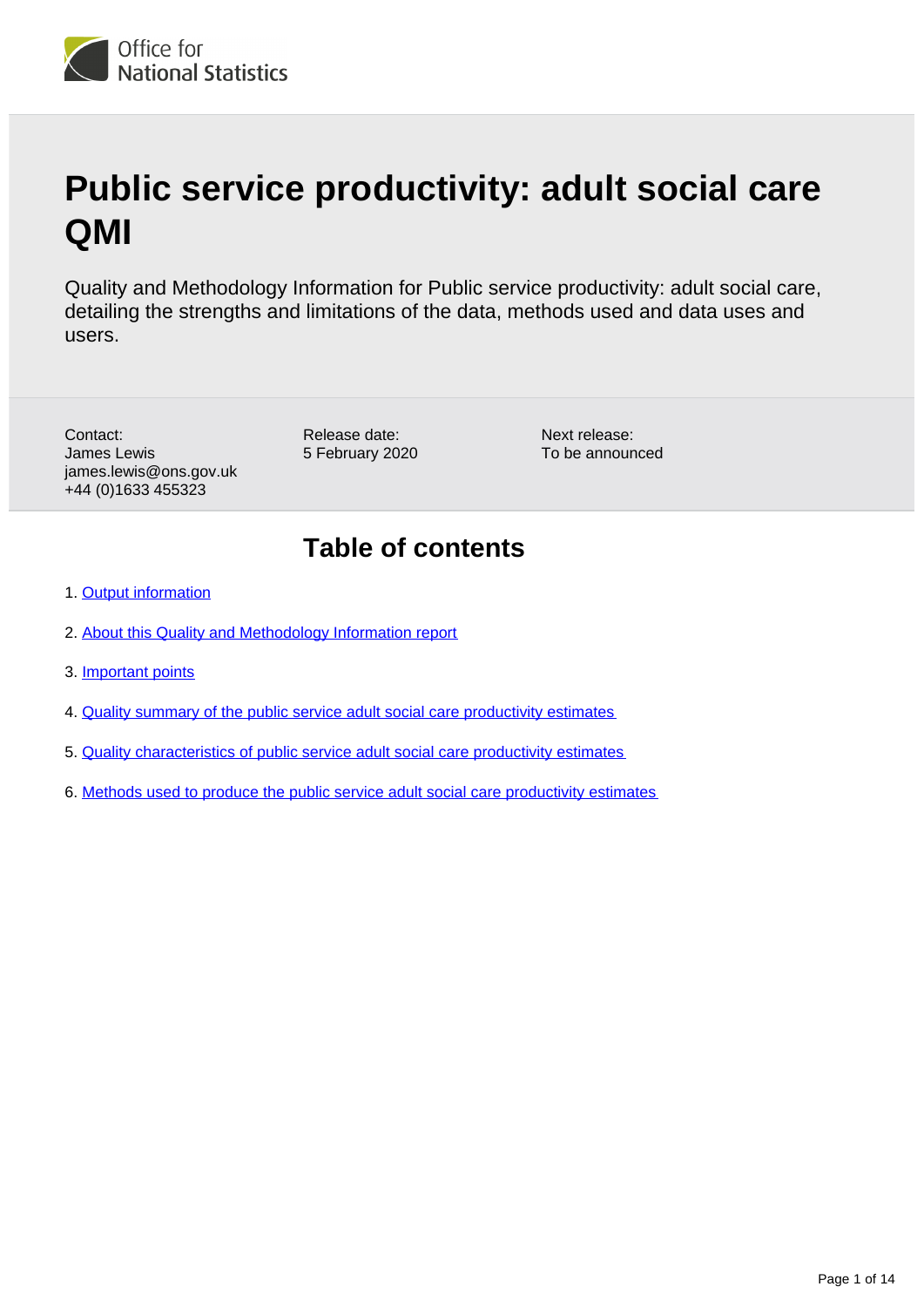# <span id="page-1-0"></span>**1 . Output information**

| <b>Output name</b>          | Public service productivity: adult social care, England                                                                                                                                                                                                     |
|-----------------------------|-------------------------------------------------------------------------------------------------------------------------------------------------------------------------------------------------------------------------------------------------------------|
| <b>Data collection</b>      | Administrative data                                                                                                                                                                                                                                         |
| <b>Frequency</b>            | Annual, financial year                                                                                                                                                                                                                                      |
| How compiled                | Primarily NHS Digital, with multiple other data<br>sources including: ONS national accounts and prices,<br>Department of Health and Social Care, LaingBuisson,<br>UK Home Care Association and the Ministry of<br>Housing, Communities and Local Government |
| Geographic coverage         | England                                                                                                                                                                                                                                                     |
| <b>Related publications</b> | Public service productivity: adult social care, England<br>Also: Public service productivity: total, UK                                                                                                                                                     |

# <span id="page-1-1"></span>**2 . About this Quality and Methodology Information report**

This quality and methodology report contains information on the quality characteristics of the data (including the European Statistical System five dimensions of quality) as well as the methods used to create it. The information in this report will help you to:

- understand the strengths and limitations of the data
- learn about existing uses and users of the data
- understand the methods used to create the data
- help you to decide suitable uses for the data
- reduce the risk of misusing data

# <span id="page-1-2"></span>**3 . Important points**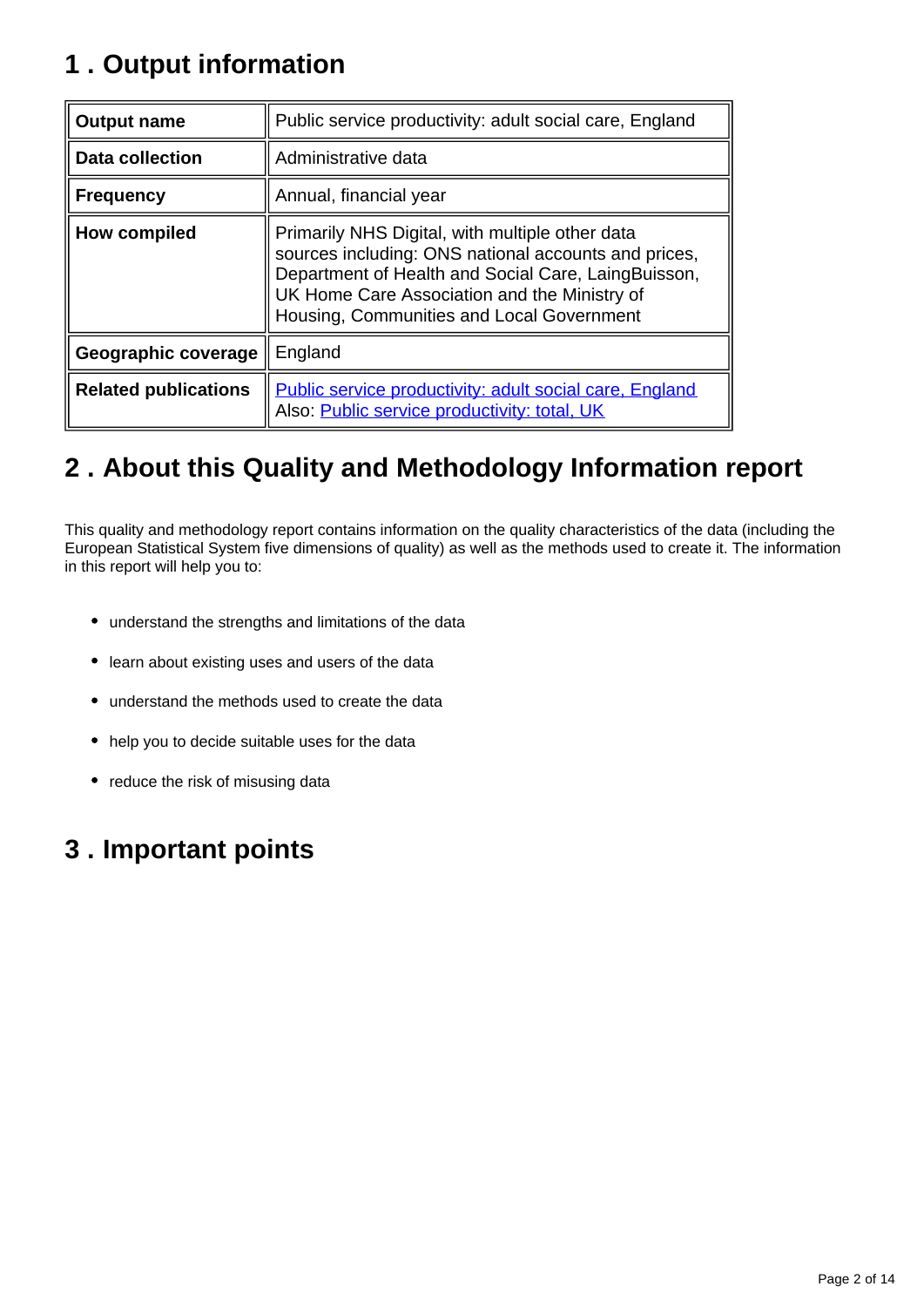- The estimate for public service productivity is displayed as an index, showing the change over time of the amount of output provided for each unit of input.
- Public service output and inputs are measured in quantity terms (also referred to as volume terms), as opposed to expenditure terms, to remove the effect of price changes over time.
- Public service adult social care output is also adjusted for changes in the quality of adult social care services, as recommended by the [Atkinson Review \(PDF, 1.08MB\)](http://www.ons.gov.uk/ons/guide-method/method-quality/specific/public-sector-methodology/articles/atkinson-review-final-report.pdf).
- Productivity estimates included in this article are multi-factor productivity estimates, that is, they include goods and services and capital inputs as well as labour input, as opposed to labour productivity estimates; they are not comparable with our measures of whole-economy labour productivity.
- The article [Public service productivity: adult social care, England, financial year ending 2019](https://www.ons.gov.uk/economy/economicoutputandproductivity/publicservicesproductivity/articles/publicserviceproductivityadultsocialcareengland/financialyearending2019) provides analysis of adult social care productivity in England, but a UK version of this measure, produced using more national accounts data is available as part of [Public service productivity: total, UK, 2017](https://www.ons.gov.uk/economy/economicoutputandproductivity/publicservicesproductivity/articles/publicservicesproductivityestimatestotalpublicservices/totaluk2017).
- These estimates are produced to measure the productivity of public service adult social care, but do not measure value for money or the wider performance of public adult social care services.

### <span id="page-2-0"></span>**4 . Quality summary of the public service adult social care productivity estimates**

#### **Overview**

Public service adult social care (ASC) productivity is estimated by comparing growth in the total quantity of adult social care output provided (adjusted for quality) with growth in the total quantity of inputs used. If the growth rate of output exceeds the growth rate of inputs, productivity increases, meaning that more output is being produced for each unit of input. Conversely, if the growth rate of inputs exceeds the growth rate of output, then productivity will fall, indicating that less output is being produced for each unit of input.

Productivity estimates included in this article are multi-factor productivity estimates as opposed to labour productivity estimates, and so are not comparable with our measures of whole-economy [labour productivity](https://www.ons.gov.uk/employmentandlabourmarket/peopleinwork/labourproductivity/bulletins/labourproductivity/julytoseptember2018). This is because the inputs for public service productivity include goods and services and capital inputs in addition to labour input. The public service productivity measures included in this article are also not directly comparable with our [market sector multi-factor productivity](https://www.ons.gov.uk/economy/economicoutputandproductivity/productivitymeasures/articles/multifactorproductivityestimates/experimentalestimatesto2014) estimates because of differences in the methodology used.

These estimates are produced to measure the productivity of ASC services. They do not measure value for money or the wider performance of ASC services. They do not indicate, for example, whether the inputs have been purchased at the lowest possible cost, or whether funding is allocated to the most efficient or appropriate forms of care provision.

The methodology for calculating these statistics is based on the recommendations of the Atkinson Review (PDF, [1.07MB\)](http://www.ons.gov.uk/ons/guide-method/method-quality/specific/public-sector-methodology/articles/atkinson-review-final-report.pdf) on the measurement of government output and productivity for the national accounts.

The methodology for ASC productivity is common between Public service productivity: adult social care, England and [Public service productivity: total, UK, 2017](https://www.ons.gov.uk/economy/economicoutputandproductivity/publicservicesproductivity/articles/publicservicesproductivityestimatestotalpublicservices/totaluk2017), which is produced for the UK and on a calendar-year basis.

The separate release, [Public service productivity: adult social care, England, financial year ending 2019](https://www.ons.gov.uk/economy/economicoutputandproductivity/publicservicesproductivity/articles/publicserviceproductivityadultsocialcareengland/financialyearending2019), with the measures produced for England only and on a financial-year basis, has been developed to better meet user needs. The England-only, financial-year estimates are on a similar geographical basis and periodicity to other adult social care sector statistics analysed by our main users, enabling them to better understand the trends. A further benefit of analysing data for England only is that it enables the production of additional productivity estimates by service type and client group.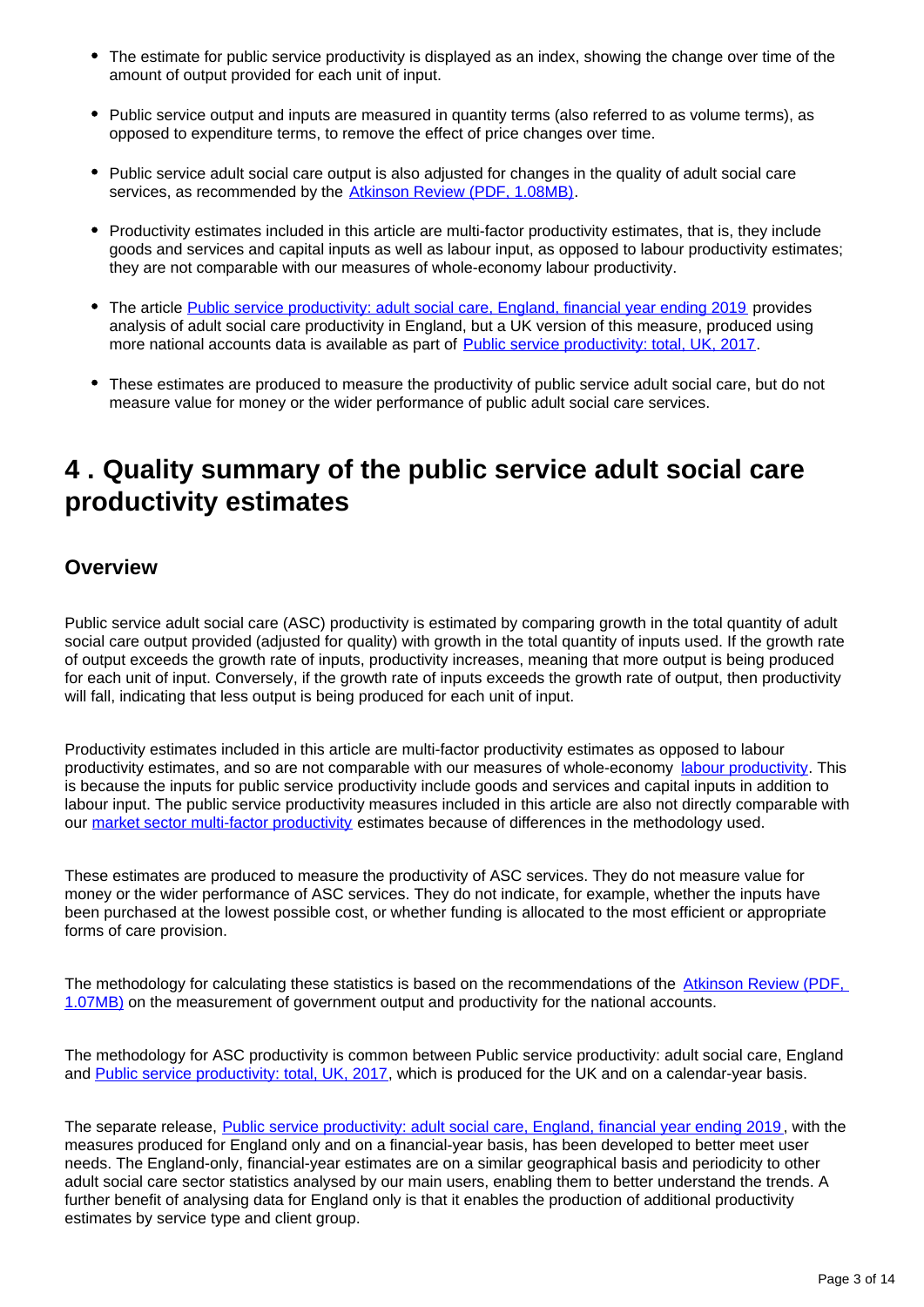Extensive improvements have been made to the measurement of input and output, and a quality adjustment introduced for the 2019 publication. More detail of these changes is included in the article [Measuring adult social](https://www.ons.gov.uk/economy/economicoutputandproductivity/publicservicesproductivity/articles/measuringadultsocialcareproductivity/2018-06-01)  [care productivity in the UK and England: 2016](https://www.ons.gov.uk/economy/economicoutputandproductivity/publicservicesproductivity/articles/measuringadultsocialcareproductivity/2018-06-01), while detail of the current methodological approach is described in [Public service productivity, adult social care: sources and methods, 2019 update](https://www.ons.gov.uk/economy/economicoutputandproductivity/publicservicesproductivity/methodologies/publicserviceproductivityadultsocialcaresourcesandmethods2019update). An overview of the data sources and methods used to produce the public service ASC productivity statistics is presented in the Methods section of this report.

#### **Users and uses**

[Public service productivity: adult social care](https://www.ons.gov.uk/economy/economicoutputandproductivity/publicservicesproductivity/articles/publicserviceproductivityadultsocialcareenglandfinancialyearending2018/2019-02-06) was released for the first time in February 2019.

We expect the users of this bulletin to include:

- the Department of Health and Social Care (DHSC)
- HM Treasury
- Local Government Association
- Association of Directors of Adult Social Services
- other public bodies, such as the Office for Budget Responsibility
- think tanks, such as the Institute for Government and the Health Foundation
- academics and researchers working on adult social care

The new ASC productivity estimates for England were initially produced to inform ASC policymaking in DHSC, and were published as Experimental Statistics in June 2018 in the article Measuring adult social care productivity [in the UK and England: 2016.](https://www.ons.gov.uk/economy/economicoutputandproductivity/publicservicesproductivity/articles/measuringadultsocialcareproductivity/2018-06-01)

In addition to informing work on the productivity of ASC services in DHSC, the experimental measures have been used to inform HM Treasury in their engagement with other government departments, and have been included in the Institute for Government's annual [Performance Tracker,](https://www.instituteforgovernment.org.uk/publications/performance-tracker-2019) a high-profile analysis of the performance of government services.

The new article has been created to continue to provide updated analysis of ASC productivity to DHSC for policymaking, and for other expected users. Some further revisions to the methodology have been made since the release of the Experimental Statistics publication, but these have been minor.

The purpose of these statistics is to help:

- develop an understanding of how the productivity of adult social care services has changed over time, including for separate sub-service types and client groups
- develop an understanding of how the quantity of adult social care inputs used and service output provided have changed over time in real terms
- understand how likely changes in productivity may affect the funding requirements of adult social care services
- improve the methodology used for estimating total productivity and the measure of public service output within gross domestic product (GDP)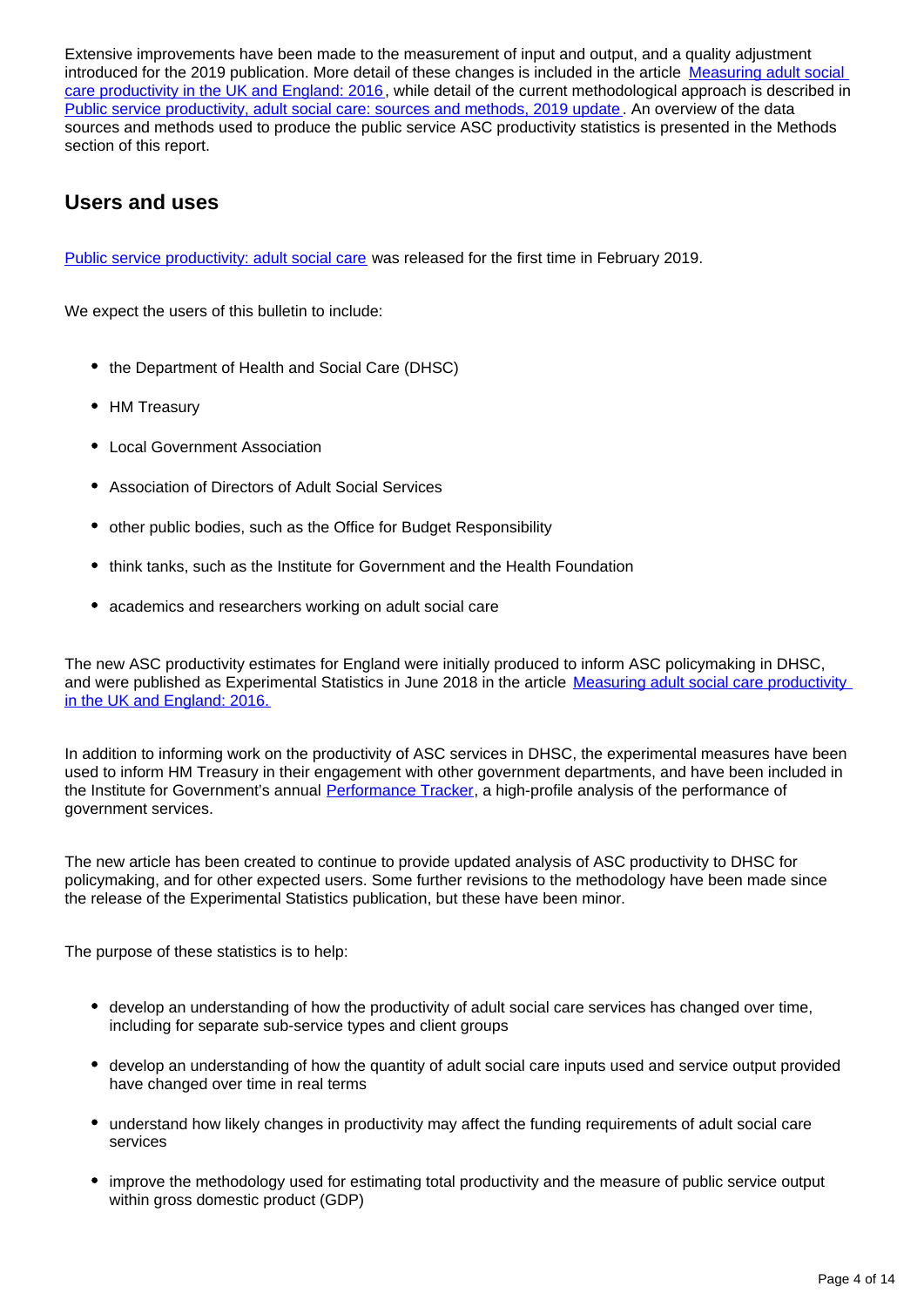### **Strengths and limitations**

#### **Strengths**

- Estimates are produced according to the methodology established by the Atkinson Review, and adopted for other service sectors for other publications in the public service productivity estimates series.
- Quantity input and output data are derived from the same data collection, ensuring the productivity estimates are not distorted by the coverage of inputs and output being misaligned.
- The data source enables separate productivity measures to be produced by service type and client group.
- More timely source data enable these estimates to be published within one year of the end of the reference period, which is considerably more timely than other annual public service productivity estimates.

#### **Limitations**

- Since financial year ending (FYE) 2015, NHS Digital no longer collects data on community care activity, such as hours of home care provided; this means the productivity measure covers only a minority of ASC service activity for the years FYE 2015 onwards.
- The quality adjustment is produced using data from NHS Digital's Adult Social Care Survey, which is subject to some quality concerns that may affect its accuracy (including the ability of clients to receive help from carers in completing the survey).
- A break in series between FYE 2014 and FYE 2015 resulting from a change in the data collection means that productivity cannot be measured between these two years.
- Productivity is just one aspect of efficiency and cannot inform our understanding of all aspects of the performance of ASC services, for example, whether the inputs have been purchased at the lowest possible cost, or whether funding is allocated to the most efficient or appropriate forms of care provision.

#### **Recent improvements**

The current methodology for measuring ASC productivity was introduced in June 2018.

Prior to this date, public service ASC productivity estimates were only available as part of Public service [productivity: total, UK, 2017](https://www.ons.gov.uk/economy/economicoutputandproductivity/publicservicesproductivity/articles/publicservicesproductivityestimatestotalpublicservices/totaluk2017). The ASC productivity statistics in this publication were reported on a UK, calendaryear basis, which was less useful for potential users of the statistics, and the data and format prevented detailed analysis.

Changes to the methodology introduced in June 2018 enabled the production of estimates for ASC productivity on an England financial-year basis. The new estimates include:

- improvements to inputs, including use of NHS Digital data for input expenditure, which enables analysis by service subsector, improvements to the measure of NHS funding, and improvements to the deflators
- improvements to outputs, including a new output index for FYE 2015 onwards and the incorporation of output coverage for services where activity data are not available, such as direct payments
- a new quality adjustment, applying the concept of adjusted social care-related quality of life and data from the Adult Social Care Survey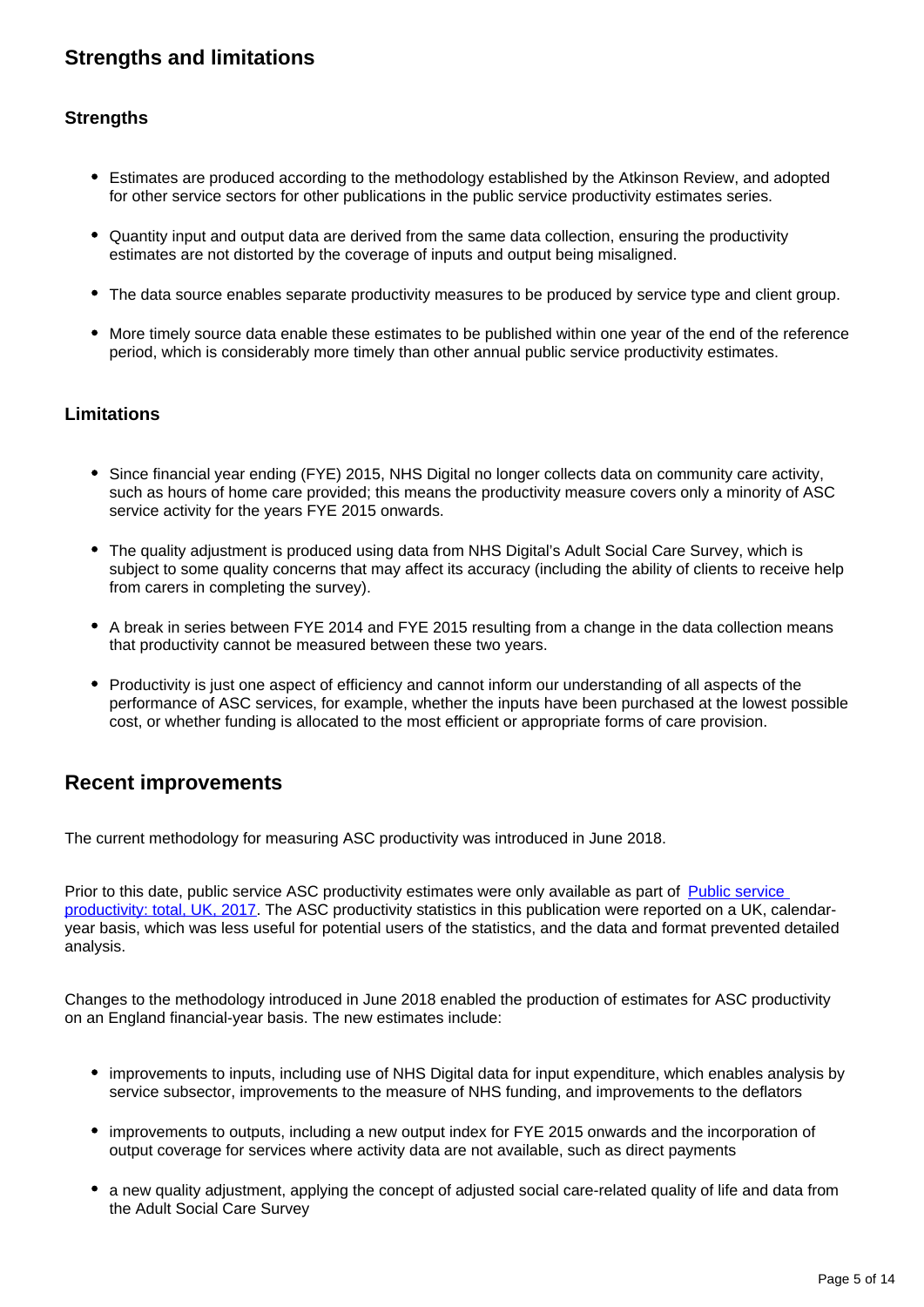Nearly all these improvements were also incorporated in the UK calendar-year estimates published in Public [service productivity: total, UK, 2017](https://www.ons.gov.uk/economy/economicoutputandproductivity/publicservicesproductivity/articles/publicservicesproductivityestimatestotalpublicservices/totaluk2017). However, the UK figures continue to use national accounts data, with improvements incorporated, for local authority input expenditure, as well as incorporating data from the devolved administrations.

More information on these changes is provided in [Measuring adult social care productivity in the UK and England:](https://www.ons.gov.uk/economy/economicoutputandproductivity/publicservicesproductivity/articles/measuringadultsocialcareproductivity/2018-06-01)  [2016](https://www.ons.gov.uk/economy/economicoutputandproductivity/publicservicesproductivity/articles/measuringadultsocialcareproductivity/2018-06-01).

Further minor methodological improvements were included in the updated estimates published in 2019, including:

- the incorporation of a new labour deflator produced by DHSC
- a change to the output index for the years after FYE 2015 to differentiate activity for clients aged over 65 years by their primary need for care, as is already done for working-age clients

## <span id="page-5-0"></span>**5 . Quality characteristics of public service adult social care productivity estimates**

This document provides a range of information that describes the quality of the data, and details any points that should be noted when using the data.

We have developed guidelines for measuring statistical quality; these are based upon the five European Statistical System (ESS) dimensions of quality. This document addresses the dimensions of quality and important quality characteristics, which are:

- relevance
- timeliness and punctuality
- accuracy
- coherence and comparability
- output quality trade-offs
- assessment of user needs and perceptions
- accessibility and clarity

More information is provided about these quality dimensions in the following sections.

#### **Relevance**

(The degree to which the statistical product meets user needs for both coverage and content.)

The UK Centre for the Measurement of Government Activity (UKCeMGA) was launched in 2005 to take forward the recommendations from the [Atkinson Review \(PDF, 1.08MB\)](http://www.ons.gov.uk/ons/guide-method/method-quality/specific/public-sector-methodology/articles/atkinson-review-final-report.pdf) to improve the measurement of government output and productivity, and to report on it.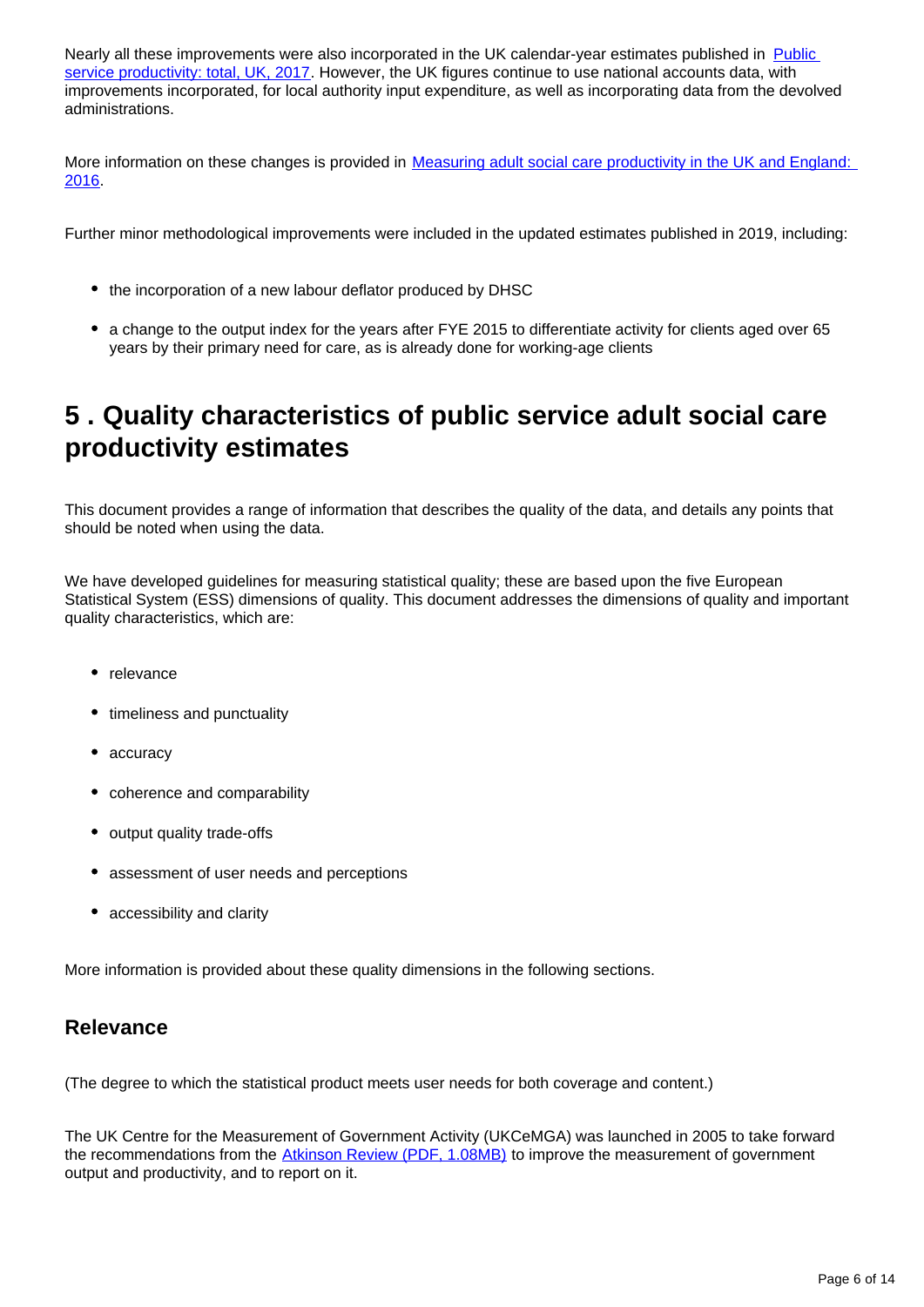In the years since the publication of the Atkinson Review, we have developed the annual publication Public [service productivity: total, UK, 2017](https://www.ons.gov.uk/economy/economicoutputandproductivity/publicservicesproductivity/articles/publicservicesproductivityestimatestotalpublicservices/totaluk2017), which includes input, output and productivity estimates by public service sectors, including adult social care (ASC). However, the limited analysis of ASC productivity, with data available only on an aggregate UK basis, and concerns about the completeness of the measures (most notably the lack of quality adjustment) meant the ASC productivity measure previously had limited use.

The impetus for the development of an improved set of ASC productivity statistics came from the 2016 [Bean](https://assets.publishing.service.gov.uk/government/uploads/system/uploads/attachment_data/file/507081/2904936_Bean_Review_Web_Accessible.pdf)  [Review of UK Economic Statistics \(PDF, 5.13MB\)](https://assets.publishing.service.gov.uk/government/uploads/system/uploads/attachment_data/file/507081/2904936_Bean_Review_Web_Accessible.pdf). This emphasised the need to further develop measures of service sector output, including quality adjustments for the public sector, and from users in the Department of Health and Social Care (DHSC), who required more specific analysis of ASC productivity to support policymaking.

Improvements to the methodological quality and completeness of the measure, including a new quality adjustment, have been incorporated in [Public service productivity: total, UK, 2017.](https://www.ons.gov.uk/economy/economicoutputandproductivity/publicservicesproductivity/articles/publicservicesproductivityestimatestotalpublicservices/totaluk2017)

However, a separate publication specific to ASC productivity in England has been introduced to further improve the usefulness of the measures to policy users such as DHSC. The benefits of this publication are:

- as ASC is a devolved policy issue, analysis of ASC services is typically taken at the England-only level, and so these measures integrate better with other indicators of ASC system performance
- most other data sources used for analysis of ASC services are produced on a financial-year basis, and the change in periodicity to financial year also helps these measures integrate better with other indicators of ASC system performance
- the use of England-only data sources enables more in-depth analysis of productivity, such as analysis by client group or service type
- the use of England-only data results in a substantial improvement to the timeliness of this measure

Currently there are insufficient data available to produce equivalent analysis for the devolved administrations. It should be noted that the absence of activity data for Wales and Northern Ireland, input data for Northern Ireland, and an equivalent survey source for quality adjustment for all three devolved administrations, limits our ability to produce a fully comprehensive measure of ASC productivity for the UK.

These statistics are produced within the Efficiency Measurement Unit at the Office for National Statistics (ONS). This unit has been created to further develop the existing public service productivity series and produce new metrics for measuring public service efficiency and productivity.

The Efficiency Measurement Unit works with stakeholders, including those involved in health and social care analysis and policymaking, to target development work to fit user needs. We very much welcome feedback from all interested parties, and if you would like to get in contact regarding the measurement of adult social care productivity, or other areas of public service productivity and efficiency, please contact James.Lewis@ons.gov.uk.

#### **Accuracy and reliability**

(The accuracy of statistical outputs in the general statistical sense is the degree of closeness of computations or estimates to the exact or true values that the statistics were intended to measure. Reliability refers to the closeness of the initial estimated value to the subsequent estimated value.)

Both output and inputs series are constructed using a variety of administrative and national accounts data. The accuracy of the derived series therefore depends on the accuracy of the source data. It is difficult for us to provide a confidence interval around our estimates, given the multiple sources of data on which the estimates are based. We include additional evidence from independent sources – such as population statistics – which provides additional context to inform the interpretation of the ASC productivity statistics.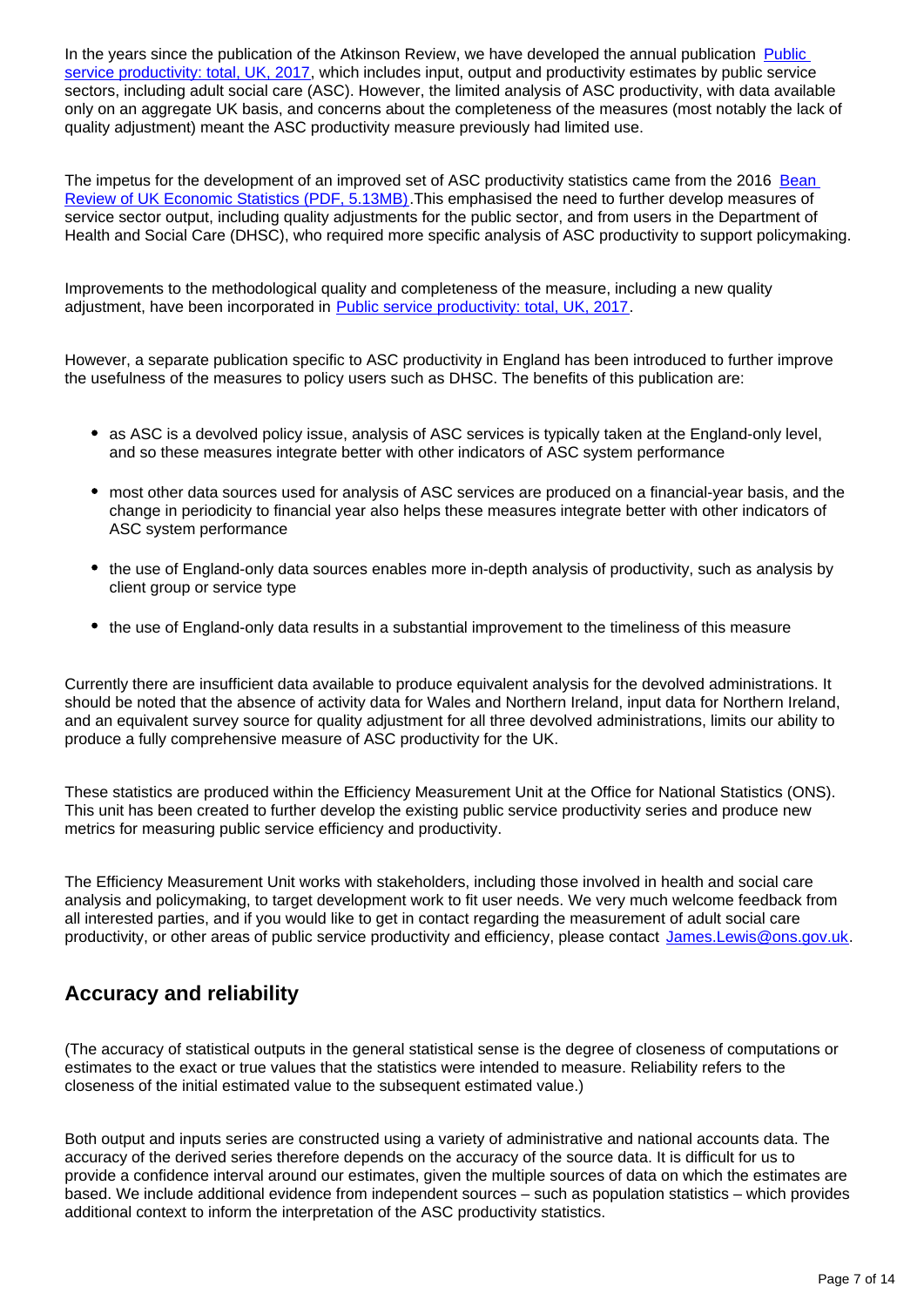The primary source of input and output data is [NHS Digital's Adult Social Care Activity and Finance Report](https://digital.nhs.uk/data-and-information/publications/statistical/adult-social-care-activity-and-finance-report). This data source collects detailed expenditure, income and activity data for all councils with adult social services responsibilities in England. NHS Digital relies on local authorities to provide accurate data in this return, although they perform validation checks, including direct communication with local authorities, to maximise the quality of the returns. Where discrepancies in the returns provided cannot be resolved, NHS Digital publishes this information.

Activity data covering the number of services provided does not cover all ASC services, and this coverage has been lower since financial year ending (FYE) 2015 because of changes to the source data. To ensure that differences in the coverage of inputs and outputs do not drive changes in productivity, the measure uses the "output-equals-input" approach for services where no activity data are available. However, this does not enable the measure to capture changes in the productivity of services where no activity data are available. More information on this issue can be found in [Measuring adult social care productivity in the UK and England: 2016](https://www.ons.gov.uk/economy/economicoutputandproductivity/publicservicesproductivity/articles/measuringadultsocialcareproductivity/2018-06-01) .

The quality adjustment makes use of data from the NHS Digital Adult Social Care Survey. As documented by [The](https://www.statisticsauthority.gov.uk/wp-content/uploads/2020/01/19_11_15_SocialCare_SRv3.pdf)  [Office for Statistics Regulation \(PDF, 347.9KB\),](https://www.statisticsauthority.gov.uk/wp-content/uploads/2020/01/19_11_15_SocialCare_SRv3.pdf) there are some accuracy concerns with this survey, particularly around the ability of respondents to receive help in completing the survey, including help from carers. More information on these issues can be found in the Things you need to know about this release section of Public [service productivity: adult social care, England, financial year ending 2019,](https://www.ons.gov.uk/economy/economicoutputandproductivity/publicservicesproductivity/articles/publicserviceproductivityadultsocialcareengland/financialyearending2019) and in NHS Digital's Data Quality [Statement \(PDF, 676KB\).](https://files.digital.nhs.uk/0E/5F058D/pss-ascs-eng-1819_Data_Quality_report.pdf)

#### **Coherence and comparability**

(Coherence is the degree to which data that are derived from different sources or methods, but refer to the same topic, are similar. Comparability is the degree to which data can be compared over time and domain, for example, geographical level.)

The use of NHS Digital data for England only, and on a financial-year basis enables direct comparison of the productivity measure with other analysis for the sector. The activity and expenditure data are consistent with that used in NHS Digital's unit cost analysis, an important alternative efficiency indicator. The quality adjustment data are taken from the Adult Social Care Survey, the source for the Adult Social Care Outcomes Framework, the main source for statistical analysis of ASC service quality and client outcomes.

There is a break in the series between FYE 2014 and FYE 2015 resulting from a change in the data collection for expenditure and activity data carried out by NHS Digital, and this prevents the measurement of productivity between these two years. In addition, as the Adult Social Care Survey, which is used to produce the quality adjustment, only began in FYE 2010, there is no quality adjustment for years before this date.

[The measures in Public service productivity: adult social care, England, financial year ending 2019](https://www.ons.gov.uk/economy/economicoutputandproductivity/publicservicesproductivity/articles/publicserviceproductivityadultsocialcareengland/financialyearending2019) and those for the UK published in [Public service productivity: total public service, UK, 2017,](https://www.ons.gov.uk/economy/economicoutputandproductivity/publicservicesproductivity/articles/publicservicesproductivityestimatestotalpublicservices/totaluk2017) differ in geographical coverage and periodicity, with the England measure published on a financial-year basis and the UK measure published on a calendar year basis. There is also a further difference in the expenditure data used for inputs in England.

While the England-only measure uses expenditure data from NHS Digital's Adult Social Care Activity and Finance Report, expenditure for the UK measure is taken from the UK National Accounts, which in turn use the Ministry of Housing, Communities and Local Government's (MHCLG) [Local Authority Revenue Expenditure and Financing](https://www.gov.uk/government/collections/local-authority-revenue-expenditure-and-financing)  [outturns](https://www.gov.uk/government/collections/local-authority-revenue-expenditure-and-financing). As reported by [The Office for Statistics Regulation \(PDF, 347.9KB\)](https://www.statisticsauthority.gov.uk/wp-content/uploads/2020/01/19_11_15_SocialCare_SRv3.pdf), there are differences in the statistics produced by these two sources and a cross-government working group has been formed to improve coherence.

[Public service healthcare productivity estimates](https://www.ons.gov.uk/economy/economicoutputandproductivity/publicservicesproductivity/articles/publicservicesproductivityestimateshealthcare/financialyearending2018) are also available on an England financial-year basis and are also produced using the Atkinson Review methodology.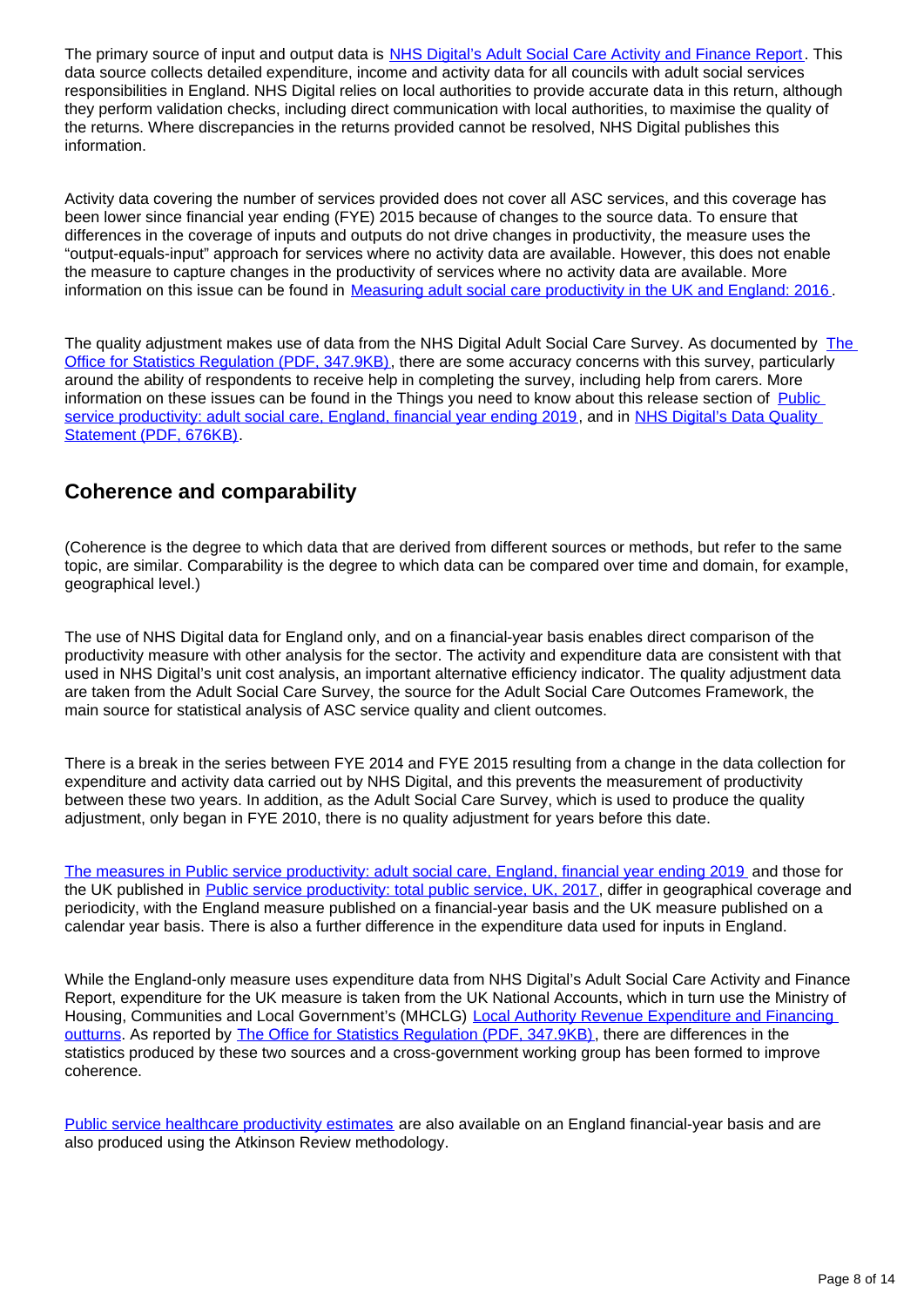However, it is not possible to directly compare these public service productivity estimates with other ONS productivity estimates. Public service productivity estimates use an expenditure framework, that is, the government as a purchaser of services on behalf of citizens, rather than as a producer. The figures therefore give a measure of the productivity of the government's provision of services, whether produced by state-controlled organisations, or purchased from the private sector. Traditional methods of productivity estimation use a production or supply framework, and so are not directly comparable to these statistics for reasons of:

- coverage
- measurement of output differences
- quality adjustment

### **Accessibility and clarity**

(Accessibility is the ease with which users are able to access the data, also reflecting the format in which the data are available and the availability of supporting information. Clarity refers to the quality and sufficiency of the release details, illustrations and accompanying advice.)

Our recommended format for accessible content is a combination of HTML webpages for narrative, charts and graphs, with data being provided in usable formats such as CSV and Excel. We also offer users the option to download the narrative in PDF format. In some instances, other software may be used, or may be available on request. For further information, please refer to the contact details at the beginning of this report.

For information regarding conditions of access to data, please refer to the following:

- [Terms and conditions \(for data on the website\)](https://www.ons.gov.uk/help/termsandconditions)
- [Freedom of information](https://www.ons.gov.uk/aboutus/transparencyandgovernance/freedomofinformationfoi)
- [Accessibility](https://www.ons.gov.uk/help/accessibility)

More details on related releases can be found on the [GOV.UK release calendar.](https://www.gov.uk/government/statistics/announcements) If there are any changes to the pre-announced release schedule, public attention will be drawn to the change and the reasons for the change will be explained fully.

In addition to this report, more information on methodology can be found in Public service productivity: adult [social care: sources and methods, 2019 update](https://www.ons.gov.uk/economy/economicoutputandproductivity/publicservicesproductivity/methodologies/publicserviceproductivityadultsocialcaresourcesandmethods2019update) and information on the effect of recent methods changes can be found in [Measuring adult social care productivity in the UK and England: 2016](https://www.ons.gov.uk/economy/economicoutputandproductivity/publicservicesproductivity/articles/measuringadultsocialcareproductivity/2018-06-01) .

#### **Timeliness and punctuality**

(Timeliness refers to the lapse of time between publication and the period to which the data refer. Punctuality refers to the gap between planned and actual publication dates.)

The regular release Public service productivity: total, UK is published around two years after the end of the data reference period to which it pertains.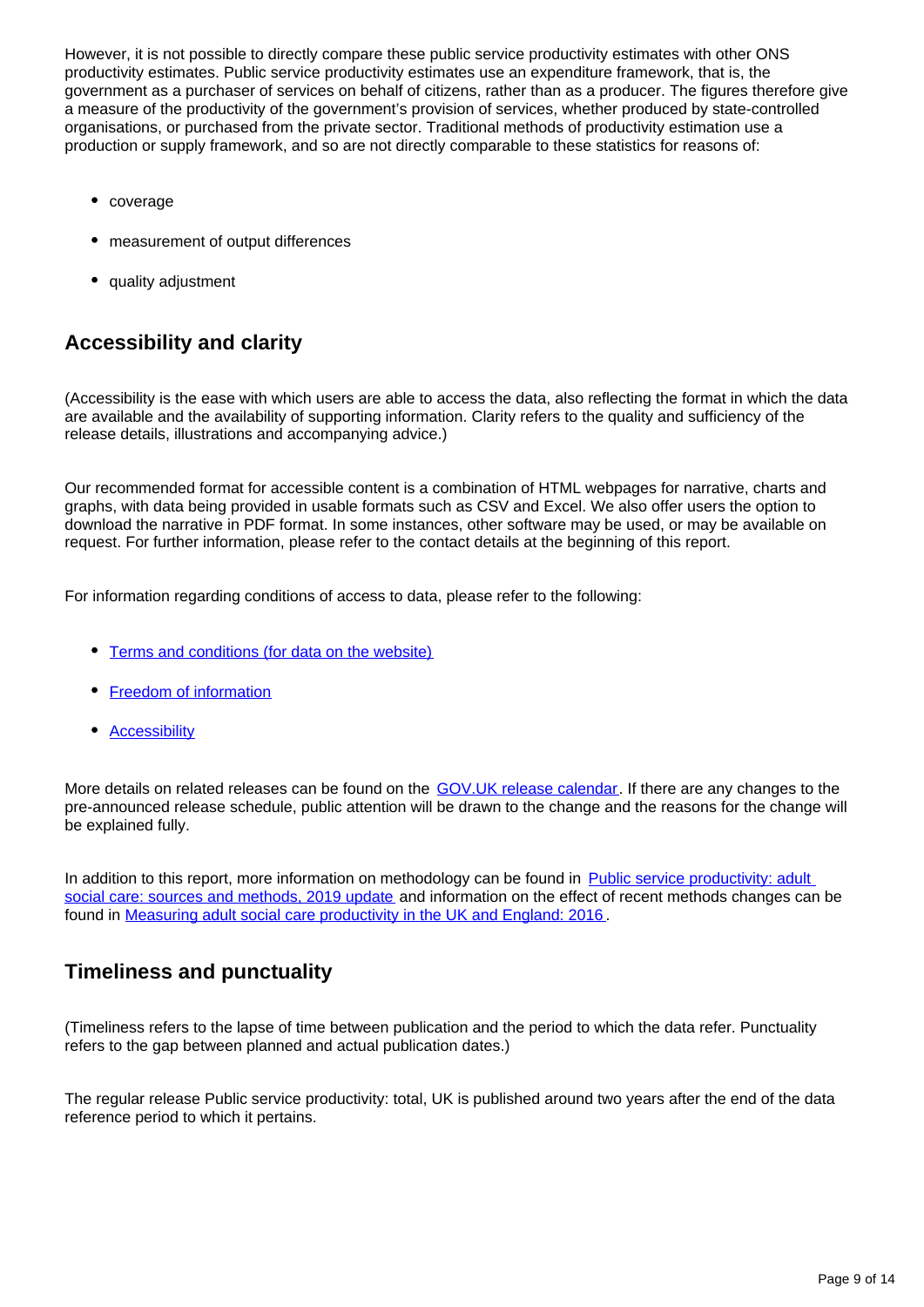This time delay is to the result of the need to incorporate all required data for all service sectors. Most data for [Public service productivity: total, UK, 2017](https://www.ons.gov.uk/economy/economicoutputandproductivity/publicservicesproductivity/articles/publicservicesproductivityestimatestotalpublicservices/totaluk2017) must first be processed for the national accounts, for incorporation in the annual Blue Book and other data sources. Data required for the healthcare quality adjustment are available only after a considerable time lag.

Public service productivity: adult social care, England uses only some national accounts data. Most expenditure, activity and quality data are drawn directly from NHS Digital. The NHS Digital data are available about seven months after the end of the period they cover. As a result, the ASC productivity estimates can be published around 10 months after the end of the reference period. This improvement in timeliness increases the usefulness of the measures to users, and responds to the need to improve the timeliness of public service productivity statistics in the Bean Review.

The publication will usually be published as part of the UK productivity theme day.

### **Concepts and definitions**

(Concepts and definitions describe the legislation governing the output and a description of the classifications used in the output.)

The measurement of inputs, quantity output and quality follow the principles set out in the [Atkinson Review,](http://www.ons.gov.uk/ons/guide-method/method-quality/specific/public-sector-methodology/articles/atkinson-review-final-report.pdf) and are consistent with the approaches used throughout our public service productivity estimates.

Output measures build on the existing ASC output measures used in the national accounts, which follow guidance in the [System of National Accounts \(SNA\) 1993 and 2008](http://unstats.un.org/unsd/nationalaccount/sna.asp), and the [European System of Accounts 1995](https://unstats.un.org/unsd/EconStatKB/KnowledgebaseArticle10236.aspx) and subsequently the **[European System of Accounts 2010](http://ec.europa.eu/eurostat/web/esa-2010)**. While the developments to output included in the ASC productivity measures are not currently included in the national accounts, we intend to incorporate the new activity data source and relevant methods changes in the national accounts in future.

The service type and client group analysis uses the same definitions used by NHS Digital. These definitions changed in FYE 2015 as a result of NHS Digital's Zero-Based Review of ASC statistics. Information on these changes can be found in [Measuring adult social care productivity in the UK and England: 2016](https://www.ons.gov.uk/economy/economicoutputandproductivity/publicservicesproductivity/articles/measuringadultsocialcareproductivity/2018-06-01).

### **Geography**

The public service ASC productivity estimates are available for England in Public service productivity: adult social [care](http://www.ons.gov.uk/ons/guide-method/method-quality/specific/public-sector-methodology/articles/atkinson-review-final-report.pdf); and are available for the UK in [Public service productivity: total, UK, 2017.](https://www.ons.gov.uk/economy/economicoutputandproductivity/publicservicesproductivity/articles/publicservicesproductivityestimatestotalpublicservices/totaluk2017) Because of data limitations, the inputs in the UK measure are estimated for Northern Ireland based on inputs growth in the rest of the UK, the output is estimated for Wales and Northern Ireland based on output growth in the rest of the UK, and the quality adjustment is estimated for all three devolved administrations based on the quality adjustment for England.

#### **Output quality**

The quality of these estimates is dependent on the quality of the data sources and methodology used to produce the estimates.

NHS Digital's Adult Social Care Finance Return (ASC-FR) is the primary data source for the public service ASC productivity statistics, providing both the expenditure and activity data used in the estimates. These data are collected from local authorities via standardised collection forms and are validated by NHS Digital. NHS Digital publishes a [data quality statement on the ASC-FR \(PDF, 230KB\),](https://www.ons.gov.uk/economy/economicoutputandproductivity/publicservicesproductivity/articles/publicservicesproductivityestimatestotalpublicservices/totaluk2017) which details the steps they take to maximise data quality and potential quality issues.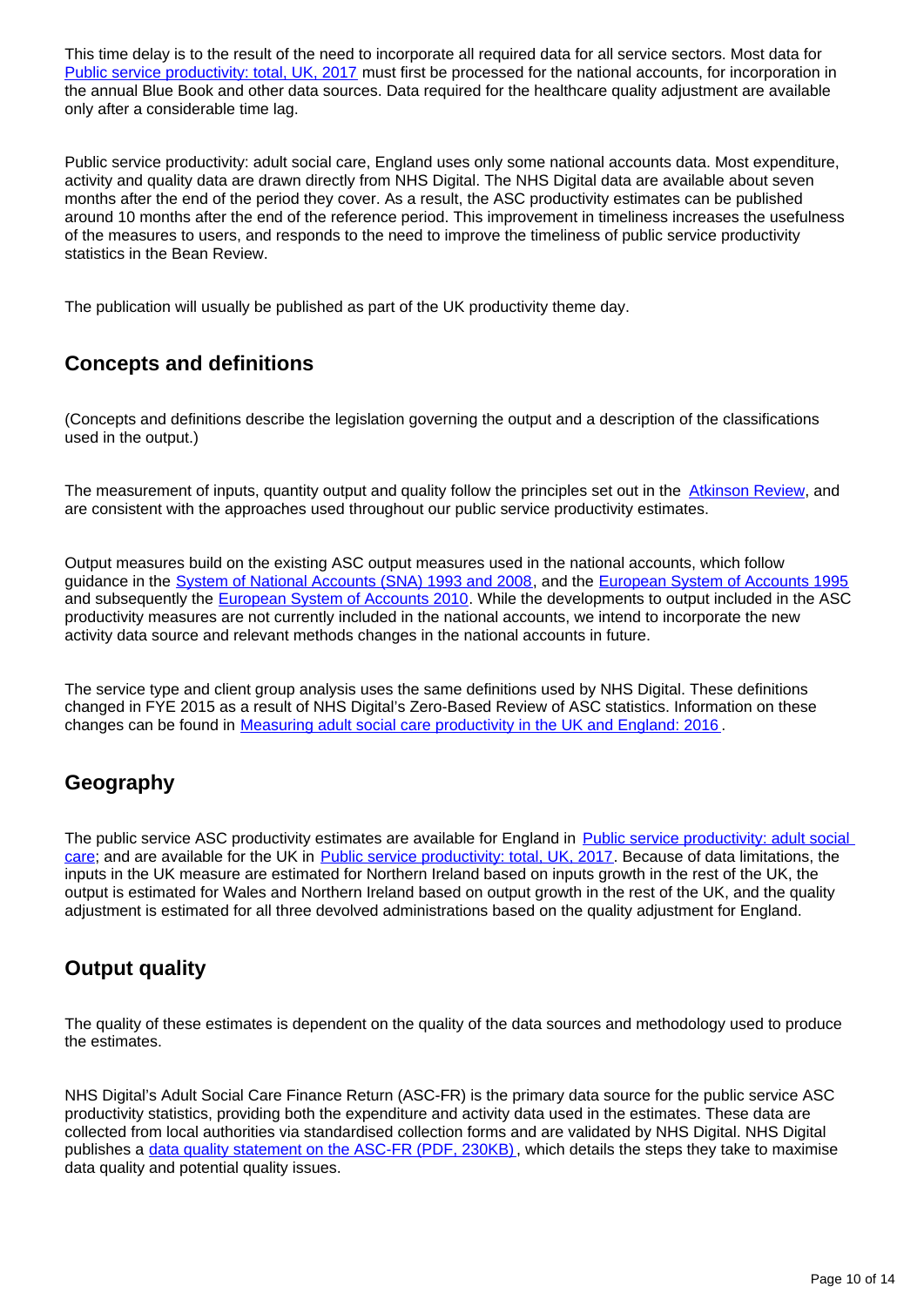The quality adjustment is produced from NHS Digital's Adult Social Care Survey (ASCS). NHS Digital publish extensive commentary on the accuracy of the survey results in a data quality statement on the ASCS (PDF, [584KB\)](https://files.digital.nhs.uk/E5/0D875E/pss-asc-eng-1718-data-quality-statement.pdf) and information on quality concerns regarding this data which are most relevant to the productivity measure are included in the Things you need to know about this release section of [Public service productivity:](https://www.ons.gov.uk/economy/economicoutputandproductivity/publicservicesproductivity/articles/publicserviceproductivityadultsocialcareengland/financialyearending2019)  [adult social care, England, financial year ending 2019.](https://www.ons.gov.uk/economy/economicoutputandproductivity/publicservicesproductivity/articles/publicserviceproductivityadultsocialcareengland/financialyearending2019)

The expenditure weights used to calculate the deflators come from a number of data collections and should be regarded as estimates of how much local authorities and other social care providers spend on various goods and services input components. The expenditure weights are combined with prices data taken from our National Statistics releases such as the Consumer Prices Index and producer price indices.

The methodology is consistent with the Atkinson Review and has been quality assured by internal and external experts, including from the Department of Health and Social Care and external research organisations.

More information on the data sources, including links to data quality reports, and the methodology used can be found in the Methods used to produce the public service adult social care productivity estimates section.

#### **Why you can trust our data**

We are the UK's national statistics institute, and largest independent producer of statistics. Our data and security [policies](https://www.ons.gov.uk/aboutus/transparencyandgovernance/lookingafterandusingdataforpublicbenefit/policies) detail how data are collected, secured and used in the publication of statistics. We treat the data that we hold with respect, keeping it secure and confidential, and we use statistical methods that are professional, ethical and transparent.

The public service productivity estimates have [National Statistics status](https://www.statisticsauthority.gov.uk/about-the-authority/uk-statistical-system/types-of-official-statistics/), designated by the [UK Statistics Authority](https://www.statisticsauthority.gov.uk/) in accordance with the **Statistics and Registration Service Act 2007**. This designation signifies compliance with the [Code of Practice for Statistics,](https://www.statisticsauthority.gov.uk/code-of-practice/) which has recently been updated, and focuses on trustworthiness of data in greater depth.

### <span id="page-10-0"></span>**6 . Methods used to produce the public service adult social care productivity estimates**

A summary of sources of data and statistical methods used to compile the output are documented in [Public](http://)  [service productivity, adult social care: sources and methods, 2019 update.](http://)

This section provides an overview of the data sources and methods used to produce the three elements of the public service adult social care (ASC) productivity statistics – inputs, quantity output and the output quality adjustment.

#### **Main data sources**

These estimates are produced primarily from published data sources. Links to the data quality reports for the primary sources for quantity productivity and the quality adjustment can be found in the Output quality section of this report.

The volume of ASC input is produced using ASC expenditure deflated by sector-specific deflators.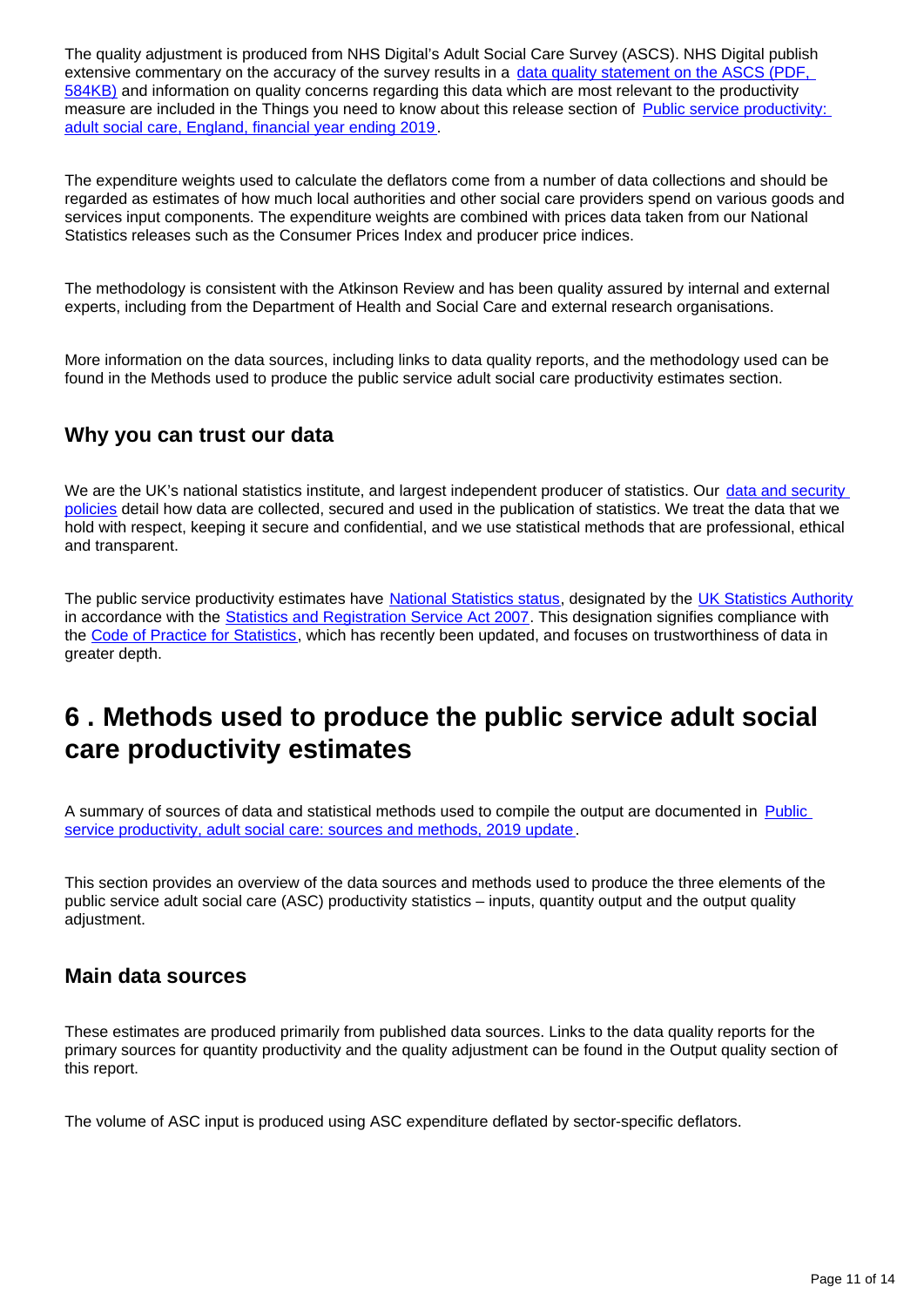ASC expenditure is derived from [NHS Digital's Activity and Finance Report](https://digital.nhs.uk/data-and-information/publications/statistical/adult-social-care-activity-and-finance-report) and covers all public funding, including income local authorities receive from the NHS to fund ASC services. National accounts data is used to estimate the proportion of expenditure that is on local authority labour, goods and services inputs, and local authority capital consumption.

The expenditure data are deflated by the following range of appropriate deflators:

- Labour deflators are taken from the Department of Health and Social Care's Personal Social Services Pay Indices.
- Independent sector intermediate consumption spending is deflated by a compound deflator produced using Office for National Statistics (ONS) price data and input expenditure data from LaingBuisson and the UK Home Care Association.
- Local authority intermediate consumption spending is deflated by a compound deflator produced using ONS price data and input expenditure data from the Ministry of Housing, Communities and Local Government's Subjective Analysis Return.
- Direct payments expenditure is deflated by a compound deflator produced using ONS price data and input expenditure data collected from local authorities in co-operation with the London Association of Directors of Adult Social Services Improvement Programme.
- As part of the direct calculation of capital consumption in volume terms in the national accounts, the same deflators used for gross fixed capital formation are used.

ASC quantity output is also produced using data from NHS Digital's Activity and Finance Report and its predecessors. The output measure combines the expenditure data with activity data from this report, using the methodology described in the How we process and analyse the data section.

Consistent with the guidelines of the Atkinson Review, the quantity of ASC output is adjusted for changes in the quality of outcomes. The quality adjustment for ASC output is based on the concept of adjusted social carerelated quality of life from the Adult Social Care Outcomes Framework, the main source of outcomes data for ASC services in England.

Separate quality adjustments were developed for community care and residential and nursing care, both using data from NHS Digital's Adult Social Care Survey, a sample survey of approximately 65,000 ASC clients across England, covering approximately 10% of the population using ASC services.

#### **How we process and analyse the data**

Data from the Activity and Finance Report and Adult Social Care Survey datasets obtained from NHS Digital are extracted using the statistical processing software, Python. Python is also used to produce the quality adjustment, while the final stages of input and output processing and the application of the quality adjustment are conducted in a pre-prepared Excel spreadsheet system.

ASC inputs are produced by deflating components of public expenditure on ASC services by appropriate deflators as described in the Main data sources section.

ASC quantity output is produced via a cost-weighted activity index, where activity data are available, and on an "output-equals-inputs" basis where they are not available.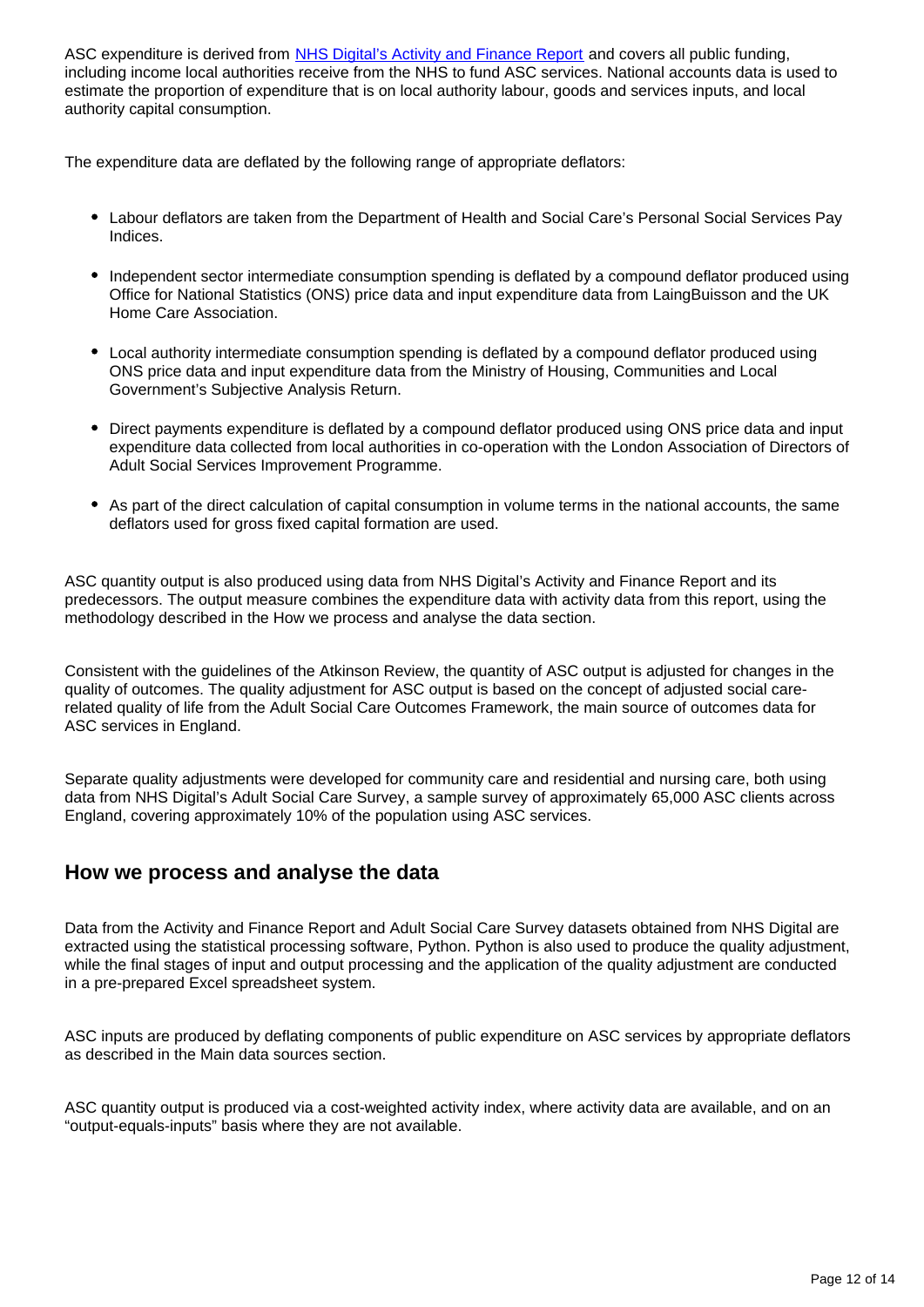The cost-weighted activity index is produced by calculating the growth rates of different ASC activities and weighting these by their unit costs. As a result, growth in activities that are high-volume and expensive has a greater effect on the output index than a similar rate of growth in activities that are uncommon and low cost. Growth between two years in the index is calculated using the Laspeyres method, which uses cost weights derived from the first year of each pair of years to calculate growth in the overall index between each pair of years in the series.

For types of care where activity data are not available, quantity output is calculated on an "output-equals-inputs" basis, where the volume of output is set to be equal to the volume of input. This prevents the productivity measure being driven by differences in input and output coverage, but does not enable productivity to be measured for these types of care.

The expenditure data used in the inputs and output measures are calculated using the same definitions as for inputs and activity data. These are netted down to remove activity funded by client contributions, which is outside the scope of the public service productivity analysis.

The quality adjustment is based on the concept of adjusted social care-related quality of life from the Adult Social Care Outcomes Framework (ASCOF), the main source of outcomes data for ASC services in England.

Separate methods for producing the quality adjustment are applied to community care, and residential and nursing care. Both use Adult Social Care Survey (ASCS) data on clients' responses to how well their needs are met across eight domains of care-related quality of life. Each level of response on care needs across each of the eight domains is then weighted to account for its importance in affecting quality of life, using weights developed from a separate survey of community care users. Factors predominantly outside the influence of ASC services, but which affect the likelihood of needs being met, are then controlled for to derive the change in social carerelated quality of life resulting from changes in ASC service quality.

For community care, factors from the calculations used in the ASCOF are applied to the person-level data in the ASCS to remove the influence on care-related quality of life of clients' age, health status, suitability of clients' home for meeting their needs and clients' ease of travelling around outside in their local environment. As the factors used in ASCOF only relate to community care users, for residential and nursing care, a regression model is used to calculate the impact of ASC services on care-related quality of life, controlling for these external factors.

Further information on the methods used to produce the quality adjustment for ASC output can be found in Public [service productivity: adult social care: sources and methods, 2019 update.](https://www.ons.gov.uk/economy/economicoutputandproductivity/publicservicesproductivity/methodologies/publicserviceproductivityadultsocialcaresourcesandmethods2019update)

Chain-linking is used to produce input and output indices. As a result, input and output do not experience step changes in index levels when a data source changes, which would distort the productivity measure.

The analysis is conducted using the same service type and client group definitions as NHS Digital, and the analysis and definition of net expenditure is consistent with NHS Digital's unit costs analysis.

#### **How we quality assure and review the data**

Data are quality assured at a detailed level to ensure there are no changes in how expenditure, income or activity data have been collected for each service type for each client group. NHS Digital publishes information on changes to the data collection, which enables us to understand changes we observe in the data. We also triangulate the results of the ASC productivity estimates against other relevant sources, such as measures from the NHS Digital publications, the Adult Social Care Activity and Finance Report and the Adult Social Care Outcomes Framework.